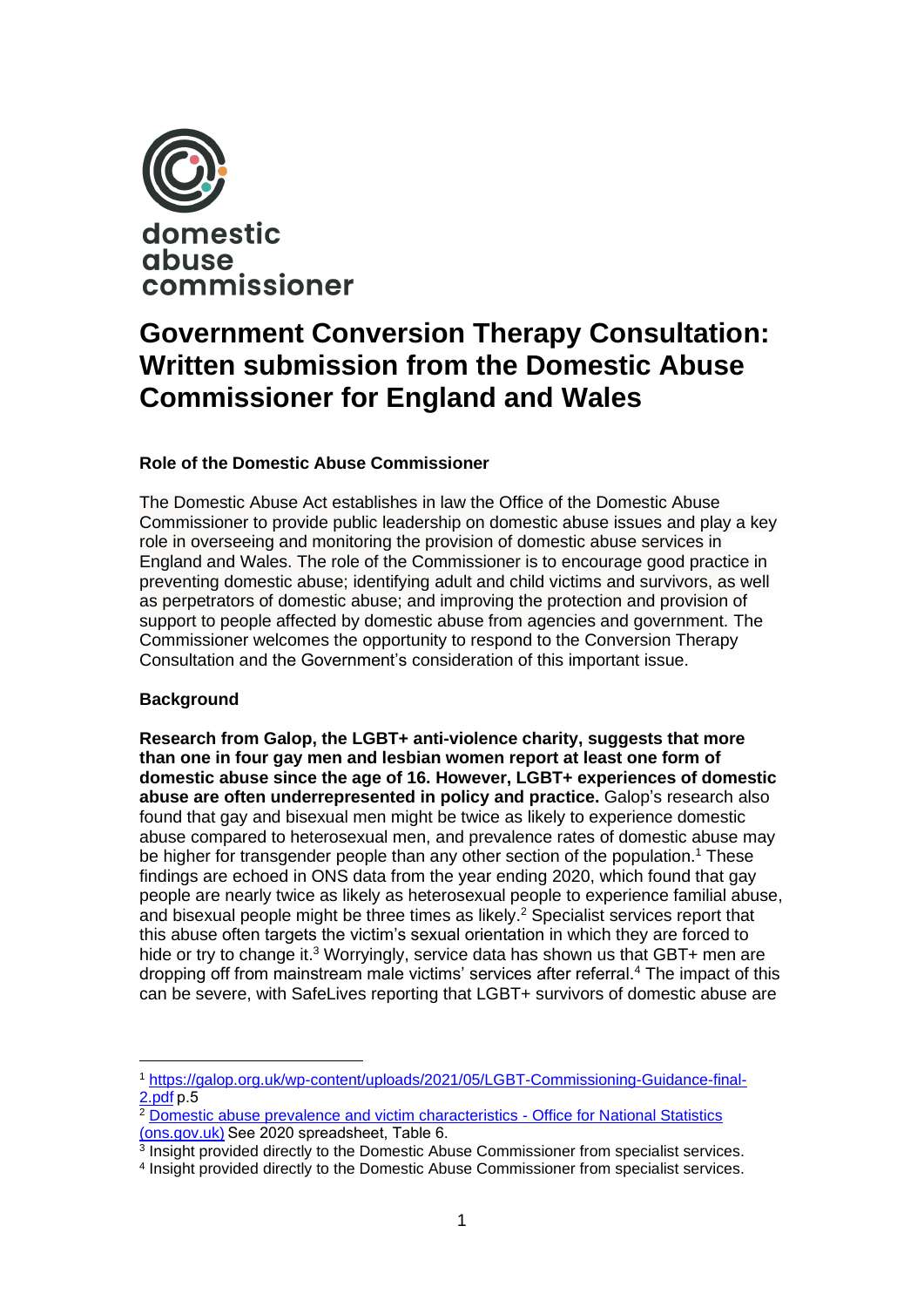twice as likely to have attempted suicide compared to non-LGBT+ survivors (28% compared to 15%).<sup>5</sup>

**So-called conversion therapies are always a form of abuse, and it is abuse that can take place within the home perpetrated by an intimate partner or by one or more family members towards an LGBT+ individual.<sup>6</sup>** The UN states that "actions to subject lesbian, gay, bisexual, trans or gender-diverse persons to practices of "conversion therapy" are by their very nature degrading, inhuman and cruel and create a significant risk of torture".<sup>7</sup> Under Article 3 of the European Convention on Human Rights, so-called conversion therapies amount at least to degrading treatment and can amount to torture.<sup>8</sup>

## **It is the view of the Domestic Abuse Commissioner that conversion therapy, when perpetrated by a family member or intimate partner, is a form of domestic abuse as defined in the Domestic Abuse Act:**

*Behaviour is "abusive" if it consists of any of the following—*

*(a)physical or sexual abuse; (b)violent or threatening behaviour; (c)controlling or coercive behaviour; (d)economic abuse (see subsection (4)); (e)psychological, emotional or other abuse;*

*and it does not matter whether the behaviour consists of a single incident or a course of conduct.<sup>9</sup>*

**As established in case law,<sup>10</sup> the Commissioner strongly believes that a person cannot consent to harm or abuse, whether that is physical abuse or any other form of abuse as defined in the Domestic Abuse Act.** The majority of victims appear to 'consent' to so-called conversion therapy and if the proposal continues with this consent loophole, the legislation will fail to protect the majority of future victims.<sup>11</sup> It is established within case law that you cannot consent to harm and abuse, and the Domestic Abuse Commissioner is concerned that the current proposal creates a dangerous legal precedent where individuals can consent to non-physical forms of harm, with the implication being that non-physical abuse is less harmful than physical violence. We know from victims and survivors that the inverse is often true and controlling and coercive behaviour is incredibly harmful.

**Furthermore, the Commissioner recommends to Government that conversion therapy should be included as an example of so called "honour"-based abuse that harms LGBT+ survivors.** There is currently no statutory definition of so called "honour"-based abuse in England and Wales, but a common definition has been

<sup>5</sup> <https://safelives.org.uk/support-for-lgbt-survivors>

<sup>6</sup> [What is LGBT+ Conversion Therapy? -](https://galop.org.uk/resource/conversion-therapy/) Galop

<sup>7</sup> <https://undocs.org/A/HRC/44/53>

<sup>8</sup> [https://www.equalityhumanrights.com/en/human-rights-act/article-3-freedom-torture](https://www.equalityhumanrights.com/en/human-rights-act/article-3-freedom-torture-andinhuman-or-degrading-treatment)[andinhuman-or-degrading-treatment](https://www.equalityhumanrights.com/en/human-rights-act/article-3-freedom-torture-andinhuman-or-degrading-treatment)

<sup>9</sup> [Domestic Abuse Act 2021 \(legislation.gov.uk\)](https://www.legislation.gov.uk/ukpga/2021/17/part/1/enacted) Part 1, Section 1.3

<sup>10</sup> See R v Brown [1993]

<sup>11</sup> [https://www.gov.uk/government/publications/conversion-therapy-an-evidence-assessment](https://www.gov.uk/government/publications/conversion-therapy-an-evidence-assessment-andqualitative-study/conversion-therapy-an-evidence-assessment-and-qualitative-study)[andqualitative-study/conversion-therapy-an-evidence-assessment-and-qualitative-study](https://www.gov.uk/government/publications/conversion-therapy-an-evidence-assessment-andqualitative-study/conversion-therapy-an-evidence-assessment-and-qualitative-study)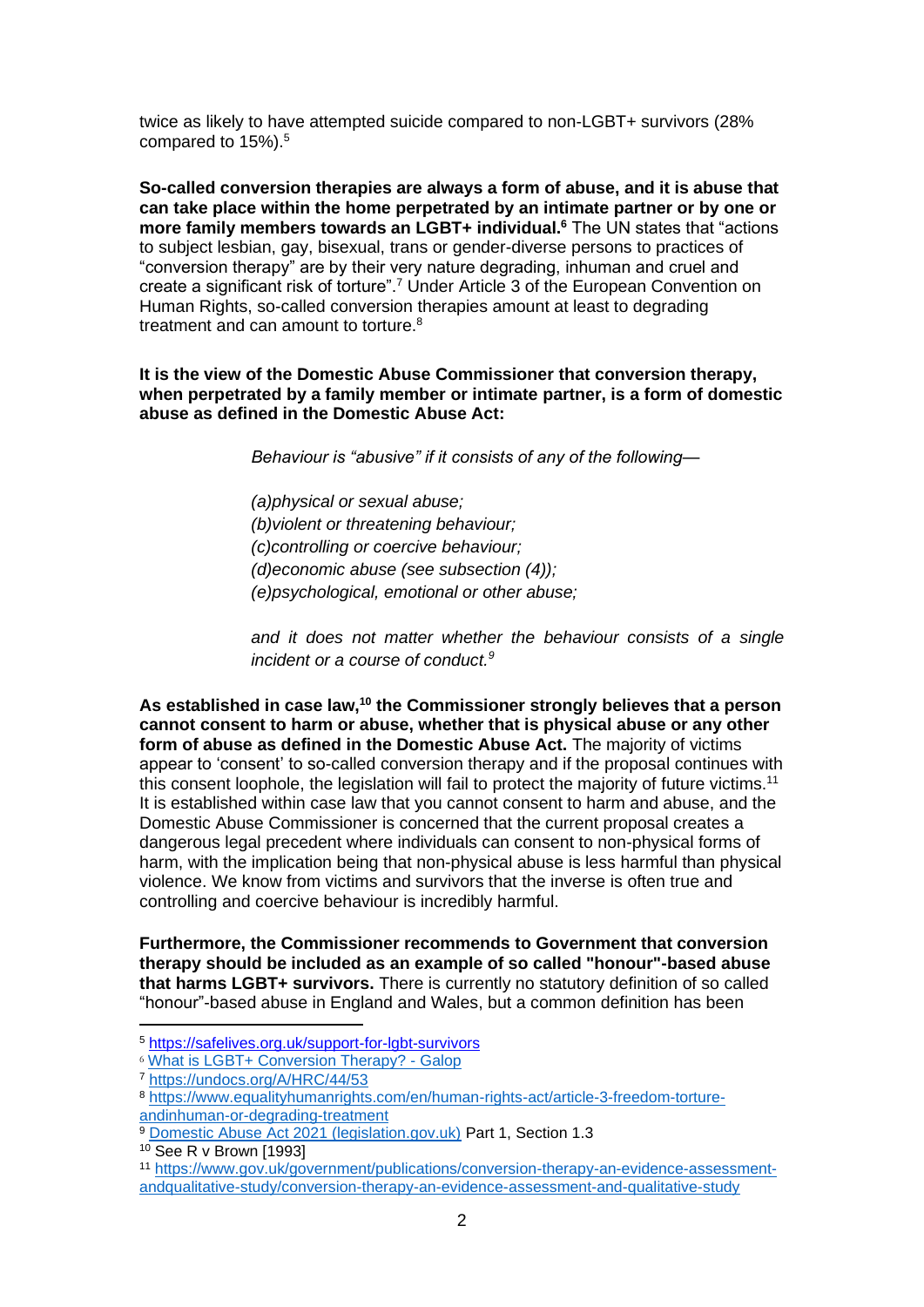adopted across government and criminal justice agencies as "a crime or incident which has, or may have been, committed to protect or defend the honour of the family and / or community."<sup>12</sup> It can take many forms, including child marriage, virginity testing, enforced abortion, forced marriage, female genital mutilation, as well as physical, sexual, economic abuse and coercive control. It is the view of the Commissioner that conversion therapies very much fall in scope of so called "honour"-based abuse and controlling and coercive behaviour.<sup>13</sup> While so-called "honour"-based abuse is not explicitly named in the Domestic Abuse Act, it very much falls under the statutory definition of domestic abuse. The Commissioner expects the Statutory Guidance to provide significant detail on work related to socalled "honour"-based abuse to enable local areas to understand their responsibilities in recognising and responding to it. The Commissioner also expects so-called "honour"-based abuse to be included in the Domestic Abuse Strategy in the new year.

**It is well established that victims and survivors of domestic abuse with protected characteristics, including LGBT+ victims and survivors, are best served by specialist "by and for" services**. These services provide highly tailored support for groups of people who experience the highest levels of exclusion from mainstream services. Yet specialist LGBT+ domestic abuse services are vastly under-represented and the provision that does exist is not sustainably funded. Research conducted by Galop for the Domestic Abuse Commissioner found that there are is only a small number of LGBT+ domestic abuse services, most of which are victim support services based in London. 14

Furthermore, the report found that there are no funded LGBT+ 'by and for' domestic abuse services in the South West and North East of England, or in Wales; there are no LGBT+ specific services for LGB+ and or T+ perpetrators and/or perpetrator programmes; there is a lack of emergency accommodation/ housing services for LGB+ and/or T+ people, in particular GB+ and/or T+ men; there is a lack of service provision for LGB+ and or T+ children and young people outside of London; there are currently 3.5 FTE LGBT+ IDVAs based in 4 services: Galop, LGBT Foundation, RISE and LGBT Birmingham; VAWG and domestic abuse organisations providing a specialist LGBT+ service are less likely to adopt key indicators for LGBT+ inclusion relevant to the needs of non-binary and/or trans+ service users; Partnership working appears to be underdeveloped; only a small number of services indicate referral pathways to their local MARAC suggesting that most others are not embedded in their local 'coordinated community response' to domestic abuse; and most services have no main source of funding.<sup>15</sup>

# **Finally, it is also important to recognise the experiences and specialist needs of trans and gender non-binary victims and survivors, who are**

**disproportionately affected by domestic abuse.** We know that experience of domestic abuse amongst trans and gender non-binary survivors is highly prevalent and complex but largely underreported, meaning these survivors are less visible to statutory organisations and support services. Galop reports that 28% of all trans respondents from a nationwide 2018 study disclosed intimate partner violence a year

<sup>12</sup> [What is Honour Based Abuse? –](https://karmanirvana.org.uk/get-help/what-is-honour-based-abuse/) Karma Nirvana

<sup>13</sup> [What is Honour Based Abuse? –](https://karmanirvana.org.uk/get-help/what-is-honour-based-abuse/) Karma Nirvana

<sup>14</sup> [Galop-LGBT-Domestic-Abuse-Service-Provision-Mapping-Study-Final.pdf](https://domesticabusecommissioner.uk/wp-content/uploads/2021/11/Galop-LGBT-Domestic-Abuse-Service-Provision-Mapping-Study-Final.pdf)  [\(domesticabusecommissioner.uk\)](https://domesticabusecommissioner.uk/wp-content/uploads/2021/11/Galop-LGBT-Domestic-Abuse-Service-Provision-Mapping-Study-Final.pdf)

<sup>15</sup> [Galop-LGBT-Domestic-Abuse-Service-Provision-Mapping-Study-Final.pdf](https://domesticabusecommissioner.uk/wp-content/uploads/2021/11/Galop-LGBT-Domestic-Abuse-Service-Provision-Mapping-Study-Final.pdf)  [\(domesticabusecommissioner.uk\)](https://domesticabusecommissioner.uk/wp-content/uploads/2021/11/Galop-LGBT-Domestic-Abuse-Service-Provision-Mapping-Study-Final.pdf)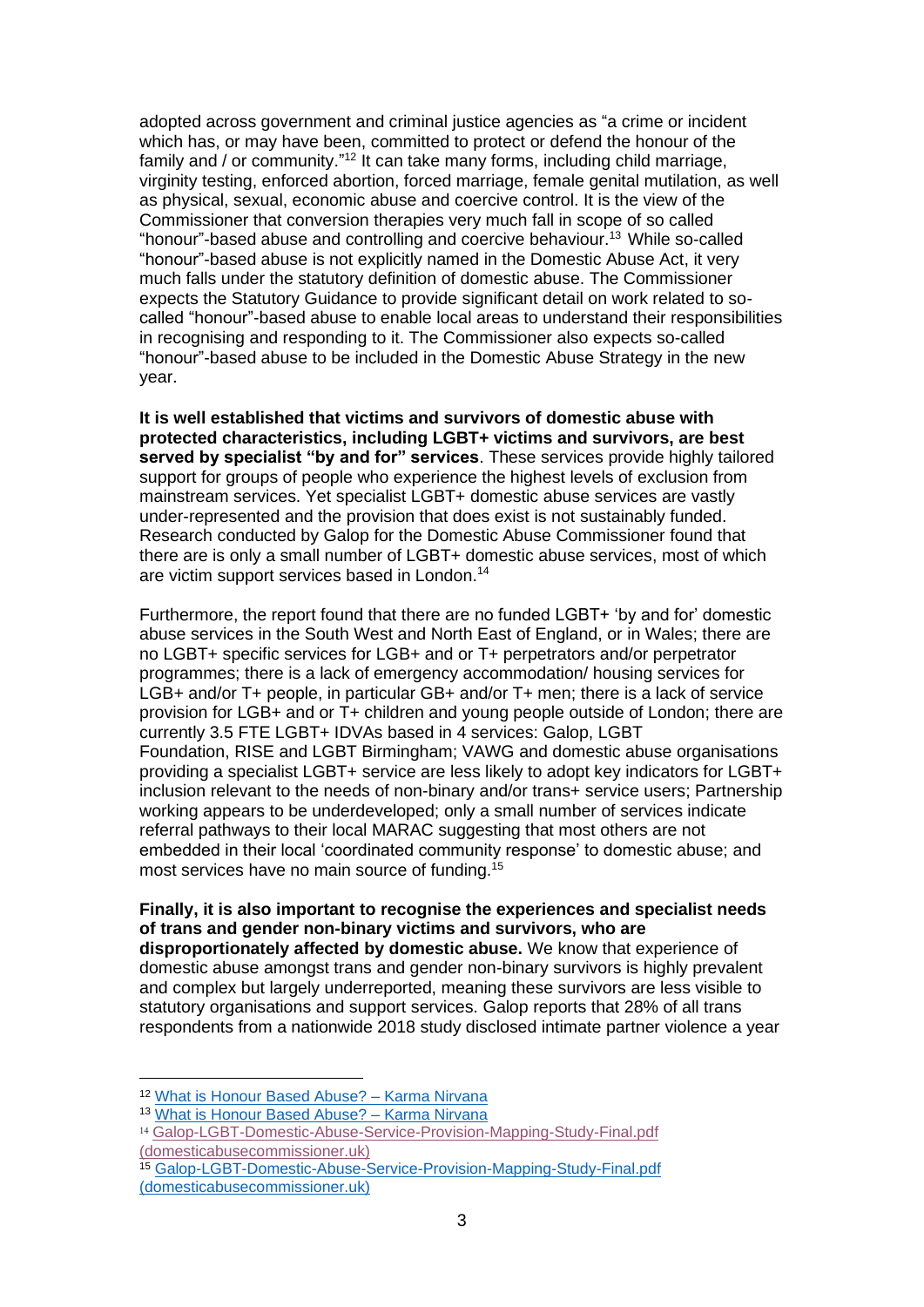prior to the study taking place.<sup>16</sup> In a 2010 study from Scotland, 80% of trans respondents disclosed emotionally, sexually, or physically abusive behaviour by a partner or ex-partner.<sup>17</sup> SafeLives reports that the nature of the abuse is often severe and complex, with sex and gender identity frequently being targeted as part of the abuse.<sup>18</sup> Furthermore, an analysis of the Gender Recognition Act's consultation responses from the Government's Equalities Office found that of the respondents who answered questions relating to domestic abuse, a quarter (24.6%) had been unable to access support. Respondents noted a lack of support for survivors in general, and particularly support that met the needs of trans people.<sup>13</sup>

**It is critical that the Government enacts the banning of all so-called conversion therapies as a matter of urgency.** The Commissioner has drawn on the expertise of Galop and supports their calls to Government. The below recommendations and consultation response outlines the Domestic Abuse Commissioner's recommendations to Government on its proposals.

# **Recommendations:**

- **1. So-called conversion therapies, when perpetrated by an intimate partner or family member, should be clearly defined as domestic abuse across local and national strategies and guidance.** This should include the National Statement of Expectations and Commissioning Toolkit, and Domestic Abuse Act statutory guidance. This should also be included in the DLUHC 'Priorities for Domestic Abuse' guidance.
- 2. **The Department for Levelling Up, Housing and Communities should update guidance to local authorities to make it clear that victims of domestic abuse facing so-called conversion therapy can access safe accommodation when they are forced to flee this form of domestic abuse.** This should include explicit reference to conversion therapy in section 21 of the homelessness guidance and in the guidance on domestic abuse support within safe accommodation (Part 4 of the Domestic Abuse Act).
- 3. **The Government should scrap its proposal suggesting that over-18s can 'consent' to non-physical conversion therapy if they are not deemed 'vulnerable'. The majority of victims appear to 'consent' to so-called conversion therapy and if the proposal continues with this consent loophole, the legislation will fail to protect the majority of future victims.<sup>19</sup>** It is well established that nobody can consent to harm or abuse. It is imperative that the Government treat physical and non-physical forms of conversion therapy with parity so as not to create a false hierarchy of harm and violate the well-established case law that nobody can consent to harm and abuse. <sup>20</sup> The Commissioner is concerned that the current proposal creates a dangerous legal precedent where individuals can consent to nonphysical forms of violence.
- 4. **The Government should provide stakeholders with clearer and more detailed information on their proposal for existing violent offences**

<sup>16</sup> [http://www.galop.org.uk/wp-content/uploads/Galop\\_RR-v4a.pdf p](http://www.galop.org.uk/wp-content/uploads/Galop_RR-v4a.pdf).18

<sup>17</sup> [http://www.galop.org.uk/wp-content/uploads/Galop\\_RR-v4a.pdf p](http://www.galop.org.uk/wp-content/uploads/Galop_RR-v4a.pdf).18

<sup>18</sup> <https://safelives.org.uk/support-for-lgbt-survivors>

<sup>19</sup> https://www.gov.uk/government/publications/conversion-therapy-an-evidence-assessmentandqualitative-study/conversion-therapy-an-evidence-assessment-and-qualitative-study <sup>20</sup> See R v Brown: [R v Brown -](https://en.wikipedia.org/wiki/R_v_Brown#Similar_cases) Wikipedia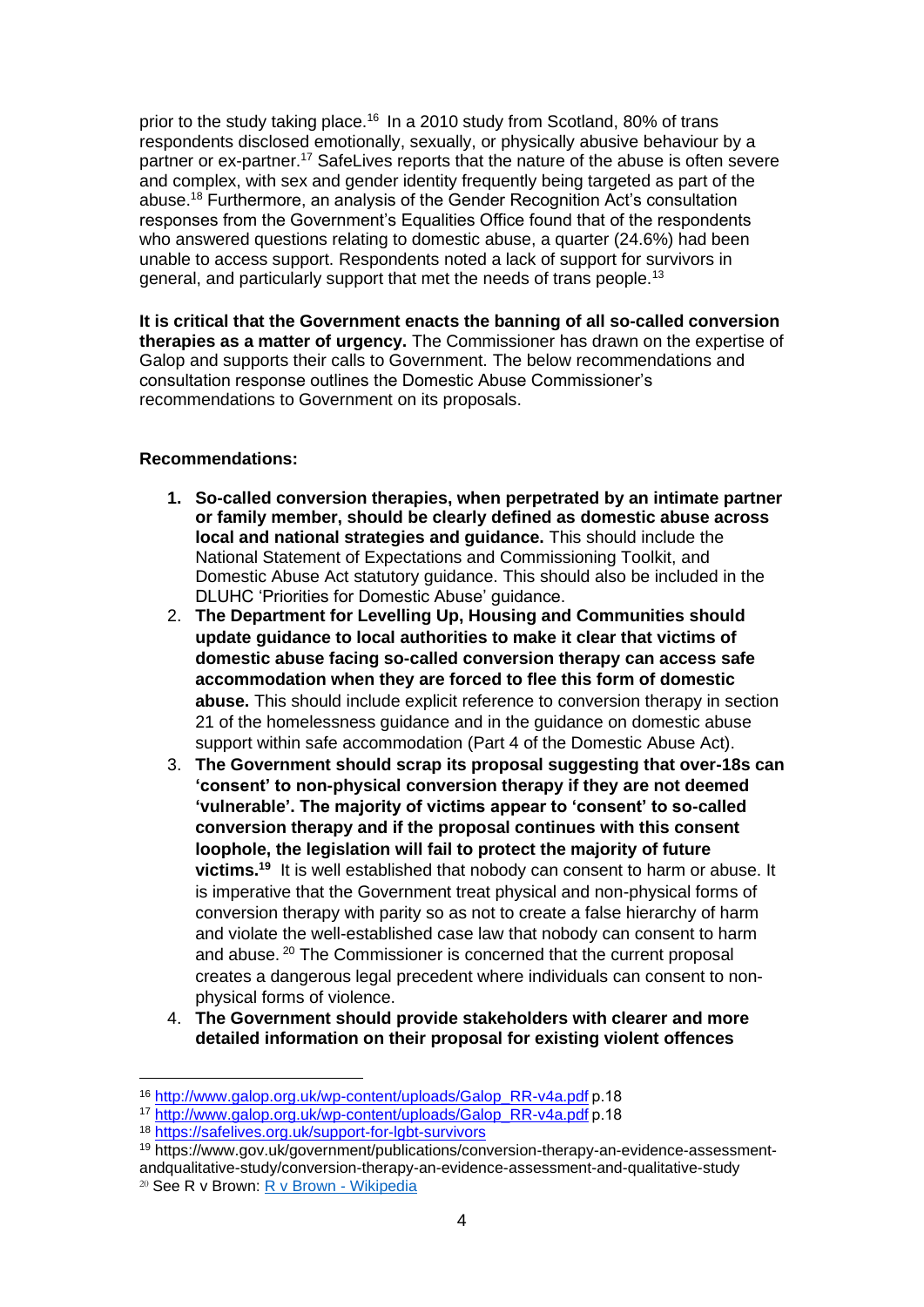**motivated by so-called conversion therapy to be considered as an aggravating factor upon sentencing.** The proposals do not currently outline the extent of sentence uplifts and whether offences will be recorded as aggravated offences. The Commissioner recommends that the uplift should be proportionate to the harm experienced and recognise the long-term effects on victims, and that it should be developed in consultation with the specialist sector.

- 5. **The Government should include detailed and clear information on how conversion therapy as a new aggravating factor would function within the Coercive or Controlling Behaviour Offence.** New guidance for the CCB Offence is currently being drafted and it is essential that it reflects any sentencing changes related to conversion therapy as perpetrated by an intimate partner or family member.
- **6. The Government should include conversion therapy as an example of so called "honour"-based abuse that impacts LGBT+ survivors.** The Commissioner expects the Statutory Guidance to provide significant detail on work related to so-called "honour"-based abuse to enable local areas to understand their responsibilities in recognising and responding to it. The Commissioner also expects so-called "honour"-based abuse to be included in the Domestic Abuse Strategy.
- **7. The Government should provide clear guidance to local areas about how conversion therapy intersects with their domestic abuse safeguarding obligations.** Existing domestic abuse frameworks should be updated to include conversion therapy that is perpetrated by an intimate partner or family member. Guidance for risk-assessing children and under-18s being subjected to or at risk of so-called conversion therapies should also be provided in line with the Children Act.
- 8. **Local areas should commission specialist training to identify conversion therapy across a wide range of statutory services.** These should include education, homelessness services, drug and alcohol services, suicide prevention services and health services, including SARCs, as well as for all professionals that work with victims, such as ISVAs and IDVAs. Training for statutory services must be domestic abuse-informed and include a focus on LGBT+ identities.
- 9. **The Government should support Local Areas through clear guidance for training.** For example, The Home Office / Ministry of Justice should commission guidance for training DA services, IDVAs and ISVAs. The Department of Health and Social Care and Public Health England should issue guidance for drug and alcohol services and health services which specifies that conversion therapy should be considered within definitions of domestic abuse and in policies and training on domestic abuse. **The Government should provide further detail as to how the new Conversion Therapy Protection Orders (CTPOs) would operate in line with current and future Protection Orders.** The Commissioner recommends the introduction of positive requirements, in line with Domestic Abuse Protection Orders (DAPOs) and Stalking Protection Orders (SPOs). The Government should also clarify the penalty for breach of CTPOs and ensure that it is in line with DAPOs and SPOs. The Commissioner recommends strong guidance be provided to police, courts and victims as to how these orders would interact and intersect.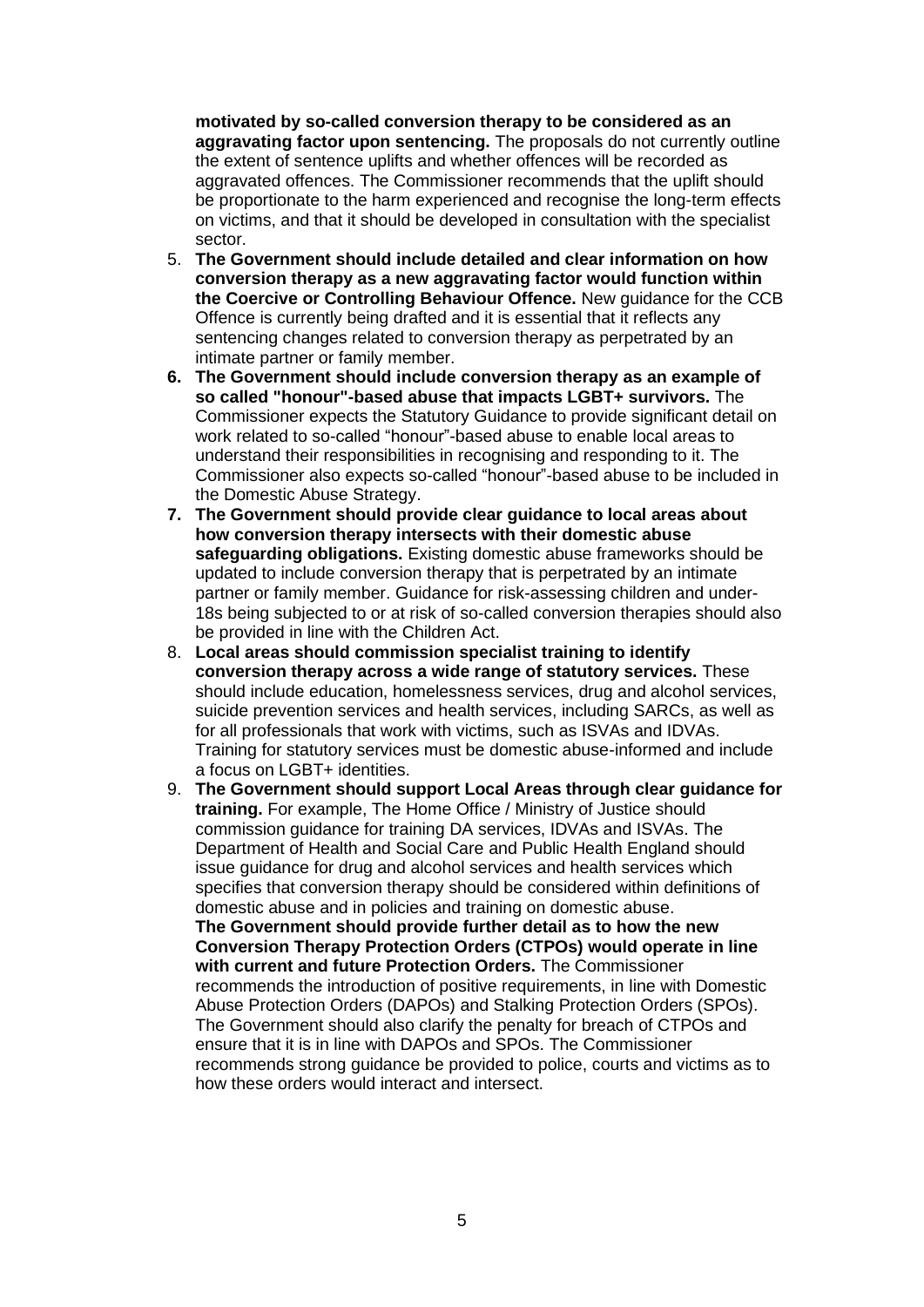## **Preliminary Question. Do you agree or disagree that the Government should intervene to end conversion therapy in principle? Why do you think this?**

Yes, the Domestic Abuse Commissioner agrees. Domestic abuse, including conversion therapy perpetrated by an intimate partner or family member, has a significant impact on a victim's safety, health and wellbeing. These impacts can be highly visible, such as cuts and bruises. However, domestic abuse more often presents itself in more insidious and invisible ways, and due to the nature of trauma, its impacts are often long term. Examples include gastrointestinal conditions, chronic pain, fatigue, sexually transmitted infections, depression, suicidal ideation, sleeping and eating disorders and PTSD, among many others.<sup>21</sup> Research has shown that women who have experienced domestic abuse, for example, are 40% more likely to die from any cause compared to the general population $2^2$ , and three times more likely to be diagnosed with a mental health problem. 23

Not only does domestic abuse cause untold harm to individuals, but it represents a considerable social ill, costing society £66.1bn in the year ending March 2018.<sup>24</sup> This includes costs to criminal justice agencies, health systems, as well as lost economic output. The Home Office breaks down this cost into three parts: £47.3 billion is the estimated cost to those experiencing domestic abuse for the reduction in their quality of life due to the physical and emotional harms they experience; £14.1 billion is the estimated cost to the economy of lost output; and £4.7 billion is the estimated cost of public and other services such as private civil and criminal legal representation and charitable services. 25

This is compounded by the distinct harms that so-called conversion therapy cause, including a higher risk of depression, anxiety, suicidal ideation and risk of suicide attempts.<sup>26</sup> In the UK, 2.4% of LGBT+ people have been subjected to so-called conversion therapy and 7% have been offered it. <sup>27</sup> This proportion is higher for trans people.<sup>28</sup> So-called conversion therapy still exists in the UK and will continue to exist without an effective ban. Specialist organisations have reported to the Commissioner that statutory services often do not recognise so-called conversion therapy as abuse and therefore do nothing to protect those who are at-risk or being subjected to it. This is particularly troubling in the context of domestic abuse in which statutory agencies have a duty to safeguard victims and highlights the need for far greater awareness and domestic abuse-informed training for frontline professionals. The Commissioner recommends that the upcoming Statutory Guidance for the Domestic Abuse Act, as well as the new Domestic Abuse strategy included detailed guidance of how the Government will be addressing this.

<sup>25</sup> [The economic and social costs of domestic abuse \(publishing.service.gov.uk\)](https://assets.publishing.service.gov.uk/government/uploads/system/uploads/attachment_data/file/918897/horr107.pdf) <sup>26</sup>[https://www.stonewall.org.uk/system/files/2020\\_conversion\\_therapy\\_and\\_gender\\_identity\\_s](https://www.stonewall.org.uk/system/files/2020_conversion_therapy_and_gender_identity_survey.pdf)

<sup>21</sup> WHO (2012) Understanding and addressing violence against women- Health consequences. Available [online](https://www.who.int/iris/bitstream/10665/77432/1/WHO_RHR_12.36_eng.pdf?ua=1)

<sup>22</sup> Singh Chandan et al. (2020) The Risk of Cardiometabolic Disease and All-Cause Mortality in Female Survivors of Domestic Abuse, the Journal of the American Heart Association, DOI: 10.1161/JAHA.119.014580

<sup>23</sup> Chandan, J.S *et al.* (2019). 'Female survivors of intimate partner violence and risk of depression, anxiety and serious mental illness,' The British Journal of Psychiatry,7:1-6. doi: 10.1192/bjp.2019.124.

<sup>24</sup> [The economic and social costs of domestic abuse \(publishing.service.gov.uk\)](https://assets.publishing.service.gov.uk/government/uploads/system/uploads/attachment_data/file/918897/horr107.pdf)

[urvey.pdf](https://www.stonewall.org.uk/system/files/2020_conversion_therapy_and_gender_identity_survey.pdf)

<sup>27</sup>[https://assets.publishing.service.gov.uk/government/uploads/system/uploads/attachment\\_da](https://assets.publishing.service.gov.uk/government/uploads/system/uploads/attachment_data/file%20/722314/GEO-LGBT-Survey-Report.pdf) [ta/file /722314/GEO-LGBT-Survey-Report.pdf](https://assets.publishing.service.gov.uk/government/uploads/system/uploads/attachment_data/file%20/722314/GEO-LGBT-Survey-Report.pdf)

<sup>28</sup>[https://assets.publishing.service.gov.uk/government/uploads/system/uploads/attachment\\_da](https://assets.publishing.service.gov.uk/government/uploads/system/uploads/attachment_data/file%20/722314/GEO-LGBT-Survey-Report.pdf) [ta/file /722314/GEO-LGBT-Survey-Report.pdf](https://assets.publishing.service.gov.uk/government/uploads/system/uploads/attachment_data/file%20/722314/GEO-LGBT-Survey-Report.pdf)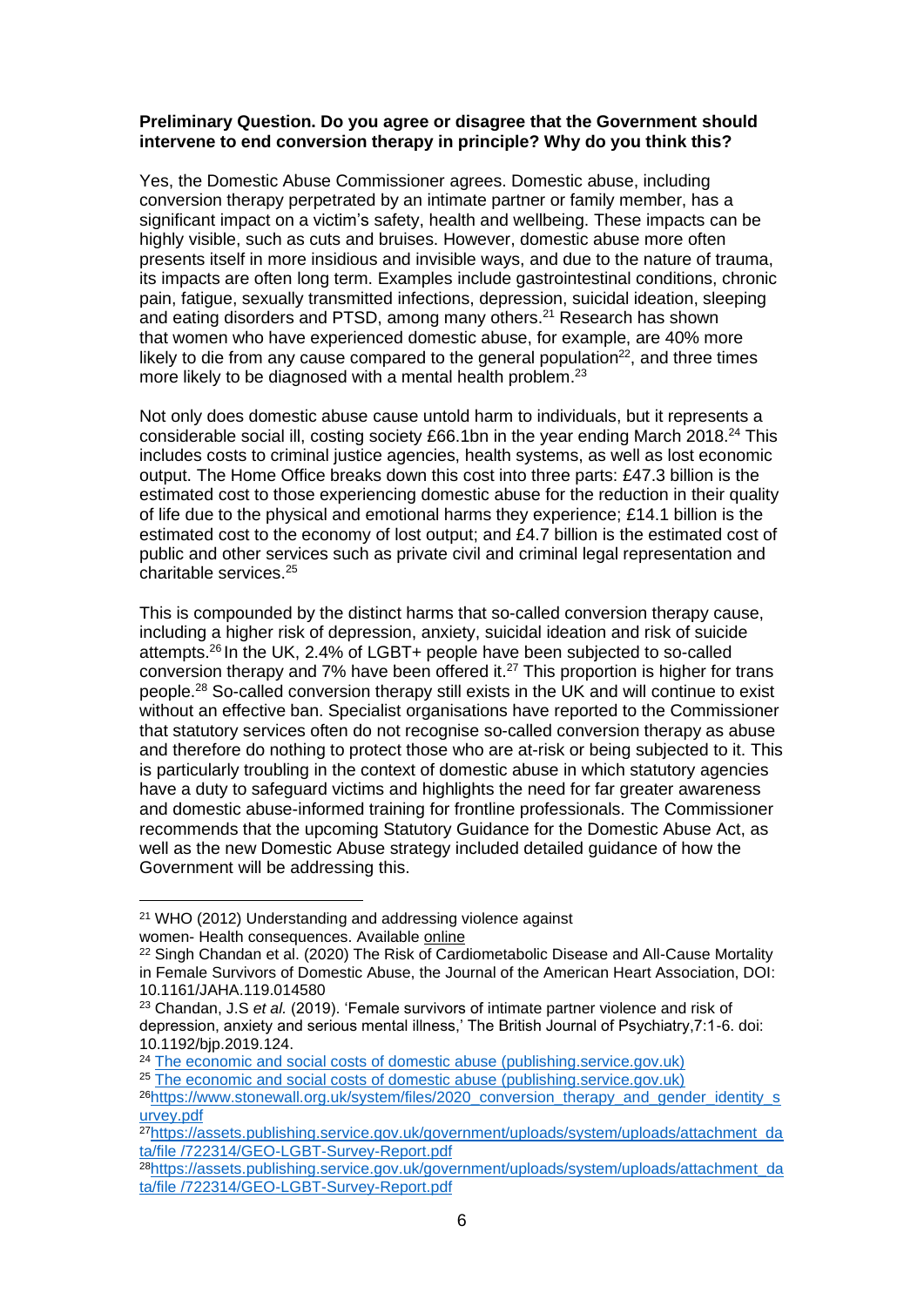## **Q1. To what extent do you support, or not support, the Government's proposal for addressing physical acts of conversion therapy? Why do you think this?**

The Domestic Abuse Commissioner supports the Government's proposal for addressing physical acts of conversion therapy. However, it is vital that the proposals should also extend to non-physical forms so as not to create a false hierarchy of harm and breach the principle that nobody can consent to harm and abuse. Further detail should also be added:

- The proposal for existing violent offences motivated by so-called conversion therapy to be considered as an aggravating factor upon sentencing is a positive step. This will acknowledge the harm of violent acts committed within so-called conversion therapy without duplicating laws. The Commissioner recommends that the Government provides detailed guidance as to how this would intersect with domestic abuse offences, including through the upcoming Controlling and Coercive Behaviour guidance.
- However, the proposals do not outline the extent of sentence uplifts and whether offences will be recorded as aggravated offences. The Commissioner recommends that the uplift should be proportionate to the harm experienced and recognise the long-term effects on victims, and that it should be developed in consultation with the specialist sector.
- We support calls for training for statutory services to help recognise and act on so-called conversion therapies and the development of frameworks that recognise so-called conversion therapy as a form of abuse, and the challenges faced by victims coming forward. This includes integrating conversion therapy perpetrated by an intimate partner or family member into existing domestic abuse frameworks. Identification of so-called conversion therapy cases is key to supporting victims and survivors:
	- o Frameworks and training to identify it need to exist within a wide range of statutory services. These should include education, homelessness services, drug and alcohol services, suicide prevention services and health services including SARCs as well as for all professionals that work with victims such as ISVAs and IDVAs. The Government should support Local Areas through clear guidance for training. For example, The Home Office / Ministry of Justice should commission guidance for training DA services, IDVAs and ISVAs. The Department of Health and Social Care / Public Health England should issue guidance for drug and alcohol services and update NICE guidelines.
	- o The Department for Levelling Up, Housing and Communities should update guidance to local authorities to make it clear that victims of domestic abuse facing so-called conversion therapy can access safe accommodation when they are forced to flee this form of domestic abuse. This should include explicit reference to conversion therapy in section 21 of the homelessness guidance and in the guidance on domestic abuse support within safe accommodation (Part 4 of the Domestic Abuse Act).

**Q2. The Government considers that delivering talking conversion therapy with the intention of changing a person's sexual orientation or changing them from being transgender or to being transgender either to someone who is under 18, or to someone who is 18 or over and who has not consented or lacks the capacity to do so should be considered a criminal offence. The consultation**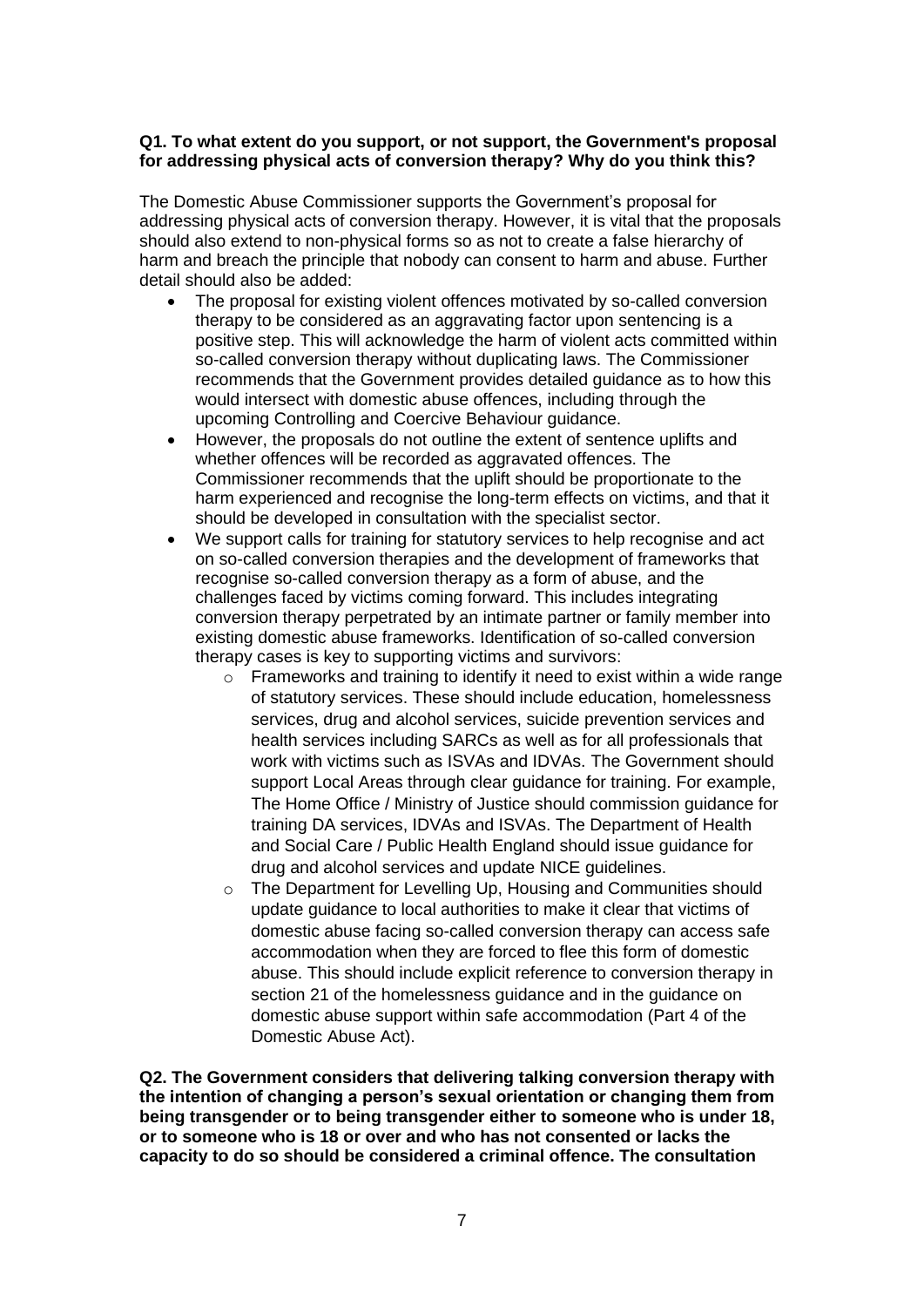## **document describes proposals to introduce new criminal law that will capture this. How far do you agree or disagree with this?**

The Commissioner does not agree that people can consent to so-called conversion therapy, regardless of their age or whether or not they are determined to have the capacity to consent. The majority of victims appear to 'consent' to so-called conversion therapy yet still suffer long-term harm and require support. If the proposal continues with this consent loophole, the legislation will fail to protect the majority of future victims.

It has been established within law that you cannot consent to harm and abuse, and the Domestic Abuse Commissioner is concerned that the current proposal creates a dangerous legal precedence where individuals can consent to non-physical forms of domestic violence, which are most forms of violence. As the Domestic Abuse Act states:

*Behaviour is "abusive" if it consists of any of the following—*

*(a)physical or sexual abuse; (b)violent or threatening behaviour; (c)controlling or coercive behaviour; (d)economic abuse (see subsection (4)); (e)psychological, emotional or other abuse;*

*and it does not matter whether the behaviour consists of a single incident or a course of conduct.<sup>29</sup>*

We know from victim and survivor testimony that often it is the non-physical forms of abuse that cause the greatest harm, and so it is critical that efforts to ban conversion therapy do not create a false hierarchy between physical and non-physical abuse.

The UN states that "actions to subject lesbian, gay, bisexual, trans or gender-diverse persons to practices of "conversion therapy" are by their very nature degrading, inhuman and cruel and create a significant risk of torture".<sup>30</sup> Under Article 3 of the European Convention on Human Rights, so-called conversion therapies amount at least to degrading treatment and can amount to torture.<sup>31</sup>

So-called conversion therapies are always a form of abuse. It is not possible for a person to consent to abuse, even if they are over 18 and not defined as 'vulnerable'.

• So-called 'conversion practices', including non-physical forms, result in significant harm to those who are victim to them. There is a growing body of quantitative evidence that exposure to sexual orientation change efforts is statistically associated with multiple negative health outcomes, including suicidal thoughts and suicide attempts.<sup>32</sup> mental health outcomes fall within the remit of bodily harm under the Offences Against The Person Act 1861.<sup>33</sup>

<sup>29</sup> [Domestic Abuse Act 2021 \(legislation.gov.uk\)](https://www.legislation.gov.uk/ukpga/2021/17/part/1/enacted) Part 1, Section 1.3

<sup>30</sup> https://undocs.org/A/HRC/44/53

<sup>31</sup> https://www.equalityhumanrights.com/en/human-rights-act/article-3-freedom-tortureandinhuman-or-degrading-treatment

<sup>32</sup> [Conversion therapy: an evidence assessment and qualitative study -](https://www.gov.uk/government/publications/conversion-therapy-an-evidence-assessment-and-qualitative-study/conversion-therapy-an-evidence-assessment-and-qualitative-study#what-are-the-outcomes-of-conversion-therapy-1) GOV.UK [\(www.gov.uk\)](https://www.gov.uk/government/publications/conversion-therapy-an-evidence-assessment-and-qualitative-study/conversion-therapy-an-evidence-assessment-and-qualitative-study#what-are-the-outcomes-of-conversion-therapy-1)

<sup>33</sup> https://www.ozanne.foundation/cooper\_report/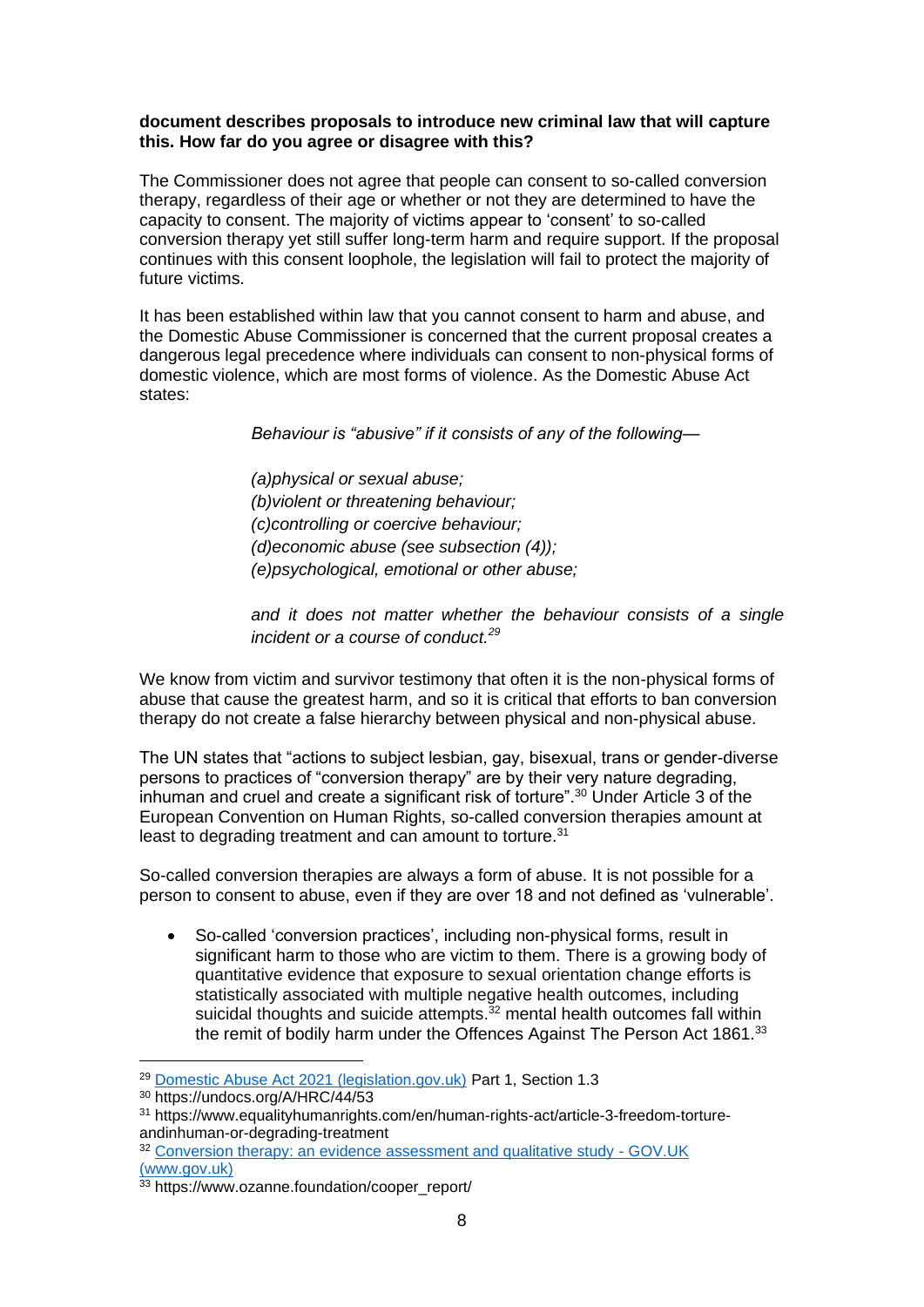- There could be a deeply concerning precedent set by the suggested legislation asserting that people can consent to certain forms of non-physical abuse. This has the potential to undermine existing legislation relating to other forms of abuse such as domestic violence, forced marriage and honourbased abuse. We support calls that the proposal aligns with other abuse legislation where people cannot consent to any form of abuse.
- So-called conversion therapies take place within imbalanced power dynamics - between parent and child, between faith leader and congregant or between community leader and community member.<sup>34</sup> People who 'consent' to socalled conversion therapies are often financially and emotionally dependent on the person or persons asking them to do so where refusal could result in social ostracisation and the removal financial support. In this context, a person cannot freely give their consent in the way that the proposal envisages.
	- o Research commissioned by the Government found that "although most people who have conversion therapy appear to do so voluntarily, they also describe being led into conversion therapy by people in a position of authority in their religious institutions or families".<sup>35</sup>
- Consent for so-called conversion therapies depend on social and historical contexts that stigmatise sexual orientation and gender minorities. This environment puts pressure on LGBT+ individuals to believe that their identity is wrong or immoral. Where an individual has been consistently led to believe that their identity is wrong, it is largely impossible for that individual to envision and understand the long-term potential impacts of so-called conversion therapy on them as a person. These pressures do not exist for heterosexual cisgender people.
- The defining of certain people as 'vulnerable' is problematic. In practice, imposing different requirements on people deemed 'vulnerable' versus those who are not serves little benefit, would be difficult to consistently implement and could compound the othering of disabled people.

# **Q3. How far do you agree or disagree with the penalties being proposed?**

The Commissioner agrees with the penalties proposed, bearing in mind the following:

The proposals outline "proven impact on the victim" as an indication of the seriousness of the offence. However, the impact on the victim in many cases will continue throughout their lives. It is not possible to ascertain the total impact on the victim, particularly if the so-called conversion therapy is recent rather than historic.

For example, survivors of so-called conversion therapy often experience mental health problems and have their education and friendships disrupted – the true impacts of which are ongoing. The guidance on this must recognise that the "provable impact" in recent cases may appear to be less severe than the true lifetime impact and consider this when assessing it.

## **Q4. Do you think that these proposals miss anything? If yes, can you tell us what you think we have missed?**

Yes, the Commissioner thinks that the proposals miss a number of things:

<sup>34</sup> [Conversion therapy: an evidence assessment and qualitative study -](https://www.gov.uk/government/publications/conversion-therapy-an-evidence-assessment-and-qualitative-study/conversion-therapy-an-evidence-assessment-and-qualitative-study#what-forms-does-conversion-therapy-take-1) GOV.UK [\(www.gov.uk\)](https://www.gov.uk/government/publications/conversion-therapy-an-evidence-assessment-and-qualitative-study/conversion-therapy-an-evidence-assessment-and-qualitative-study#what-forms-does-conversion-therapy-take-1) See:

<sup>35</sup> https://www.gov.uk/government/publications/conversion-therapy-an-evidence-assessmentandqualitative-study/conversion-therapy-an-evidence-assessment-and-qualitative-study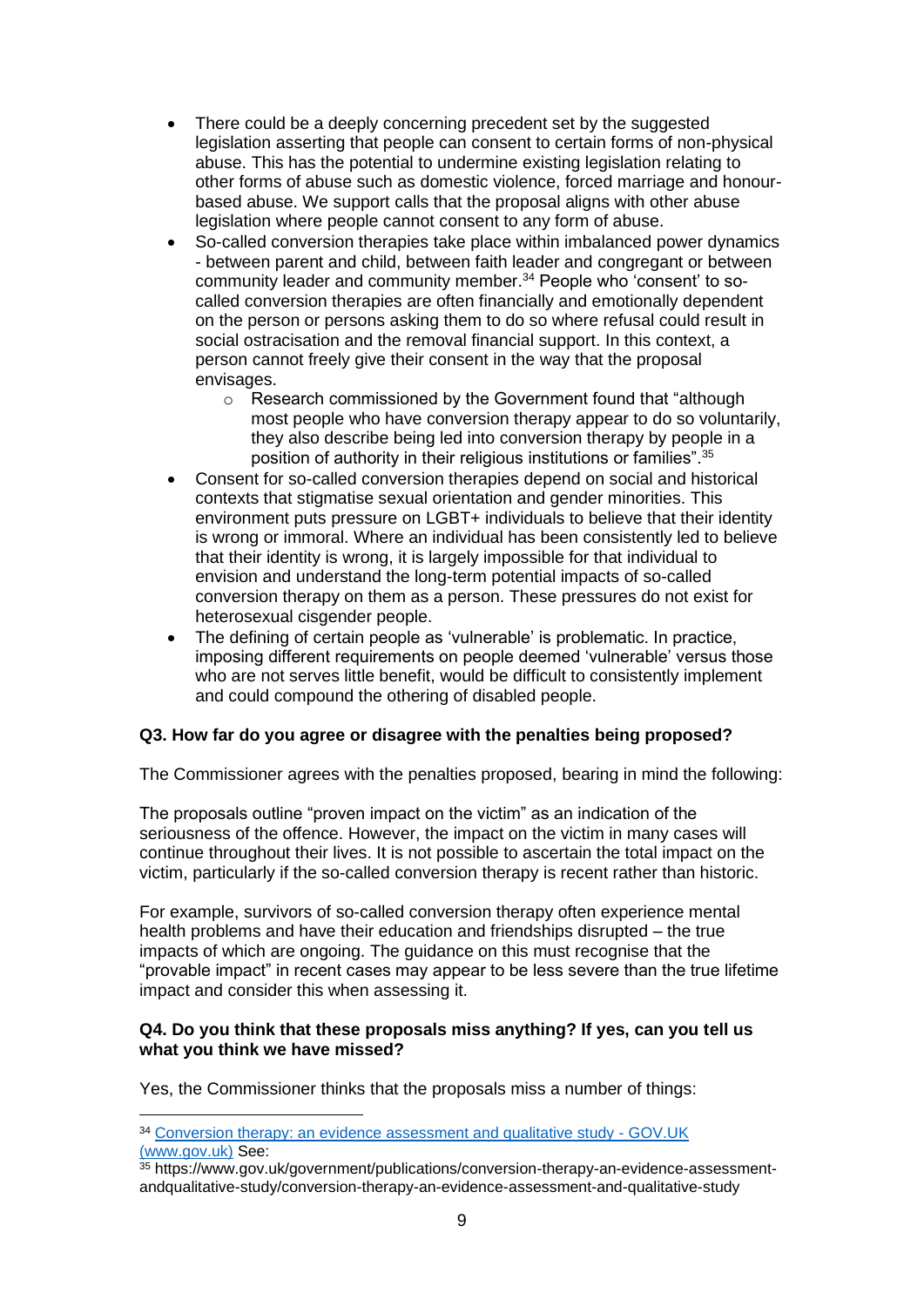- It is not clear in the proposal that so-called "talking" conversion therapy is included in frameworks and training for statutory services. To be effective it is important that statutory services have a coordinated approach to tackling both 'talking' and 'physical' so-called conversion therapies. The proposals need to make clear that "talking" conversion therapy is included.
- The support package outlined by the proposal should go further than the helpline/instant messaging service and online resources. Services should be available for in-person advocacy and victim support provided by 'by and for' organisations with specialist knowledge and understanding of LGBT+ identities and experiences. The proposals should go further than signposting to counselling support and include the provision of specialist counselling services for victims and survivors of 'conversion therapies' and specialist advocacy for those at current risk.
- The proposal considers only an attempt to 'change' a person's identity when 'suppression' tactics would continue to exist and are equally as harmful. The UN states, "while some of the practices are directly aimed at changing sexual orientation and gender identity, others are aimed at supporting individuals not to act on their same-sex desires".<sup>36</sup>
	- o Without amending this to 'change or suppress' only a portion of the harmful so-called conversion therapy practices will be covered by this ban.
- It is not clear if everyone in the LGBT+ community is protected in the current proposals. They refer to protecting LGBT people, preventing "changing a person's sexual orientation or from or to being transgender" and "from being attracted to the same-sex to being attracted to the opposite-sex".
	- o None of these terms explicitly include asexual or aromantic people, intersex people, non-binary people and people with other minority gender identities.
	- o "Practices that seek to change or suppress a person's sexual orientation or gender identity" is an effective definition of so-called conversion therapy. This includes all sexual orientations and gender identities without listing them and is in line with international terminology.
	- o If the Government specifically wants to use its own terminology, it needs to clarify that this includes asexual, aromantic, intersex, and non-binary people as well as people with other minority gender identities. There is evidence to show that some of these groups are more likely to experience so-called conversion therapy that is already illegal compared to those that are LGB.
- It is not clear in the proposals how so-called conversion therapies in religious settings (which constitute the majority of so-called conversion therapies) will be effectively banned. This is particularly important to provide further detail on in relation to conversion therapies as a form of so-called "honour"-based abuse. In order to effectively tackle this, wider Departmental join up will be essential and the Commissioner expects the Statutory Guidance to provide significant detail on work related to so-called "honour"-based abuse to enable local areas to understand their responsibilities in recognising and responding to it. The Commissioner also expects so-called "honour"-based abuse to be included in the Domestic Abuse Strategy in the new year.
	- o The proposals outline that communication such as "private prayer" will not be included in the ban, but "private prayer" has not been

<sup>36</sup> <https://undocs.org/A/HRC/44/53VAWG>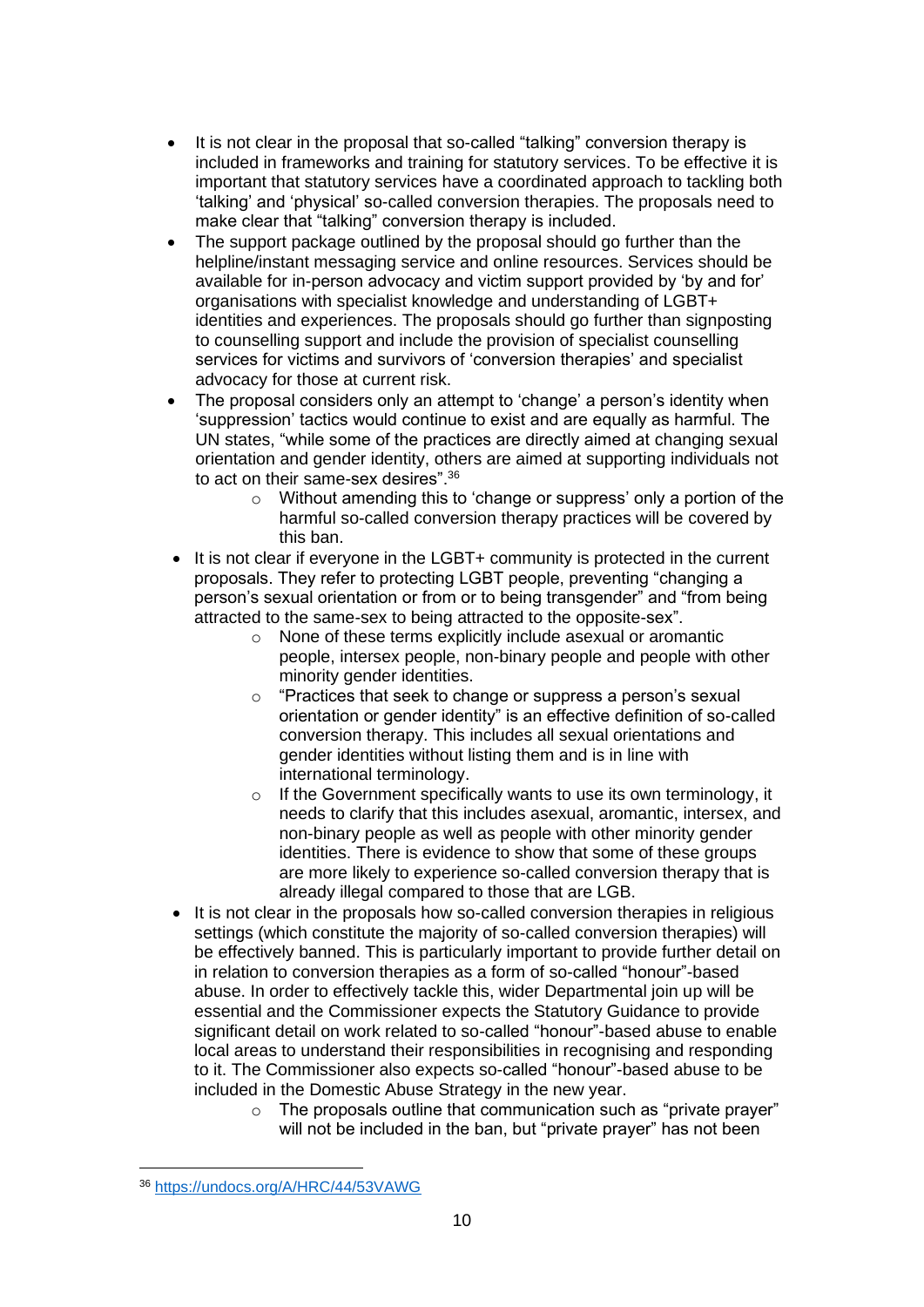defined. If interpreted as individual prayer then this may not be a problem, but in many cases prayer with or over someone behind closed doors is a form of so-called conversion therapy.

- o Research commissioned by the Government states that so-called conversion therapy includes "Prayer 'healing' (including exorcising spirits), confession and repentance, faith declarations, fasting, pilgrimages, Bible reading, attending religious courses". 37
- o Much of so-called conversion therapy practices are forms of communication and will therefore not be included. If these forms of so-called conversion therapy are not proscribed in the legislation, it will fail to protect the majority of future victims.
- The proposals should explicitly state that healthcare services, including mental health services as well as gender transition services, gender transition healthcare and gender affirmative therapy (which accepts people's understanding of themselves without a predetermined or preferred outcome) are not considered as forms of so-called conversion therapy. This should be included in either the legislation or the guidance accompanying the bill. This is also key for services working with under-18s so that they can remain genderaffirming, whilst also recognising that best practice for this age group is underdeveloped. Evidence from the ongoing Cass Review should be considered during this process. 38

## **Q9. The consultation document describes proposals to introduce conversion therapy protection orders to tackle a gap in provision for victims of the practice. To what extent do you agree or disagree that there is a gap in the provision for victims of conversion therapy?**

The Commissioner agrees that there is a gap in provision for victims of so-called conversion therapy. The proposal correctly identifies that there is a gap in the current legislation where so-called conversion therapy victims are not covered by protection orders. They are therefore unable to be protected by services that are aware that they are in danger of being victim to so-called conversion therapy as well as being at risk of being taken out of the country to undergo so-called conversion therapy.

## **Q10. To what extent do you agree or disagree with our proposals for addressing the gap we have identified? Why do you think this?**

The Commissioner agrees that the proposals are a necessary step. The introduction of Conversion Therapy Protection Orders with powers including the removal of passports and the wide scope of "any requirement the court considers necessary" is welcome. It is of vital importance to protect children and vulnerable people at-risk of leaving the country to undergo so-called conversion therapy.

The Commissioner would like to see the addition of the following provisions to any new Conversion Therapy Protection Order:

• The proposal does not include a new offence for aiding or abetting the transfer of a person outside the UK for the purpose of so-called conversion therapy, which the Government should include. Similar offences exist for aiding and abetting the removal of a person for the purpose of FGM or forced marriage. Without this law families and communities may seek to take their

<sup>37</sup> [https://www.gov.uk/government/publications/conversion-therapy-an-evidence-assessment](https://www.gov.uk/government/publications/conversion-therapy-an-evidence-assessment-andqualitative-study/conversion-therapy-an-evidence-assessment-and-qualitative-study)[andqualitative-study/conversion-therapy-an-evidence-assessment-and-qualitative-study](https://www.gov.uk/government/publications/conversion-therapy-an-evidence-assessment-andqualitative-study/conversion-therapy-an-evidence-assessment-and-qualitative-study) <sup>38</sup> Cass Review – [Independent Review of Gender Identity Services for Children and Young](https://cass.independent-review.uk/)  [People \(independent-review.uk\)](https://cass.independent-review.uk/)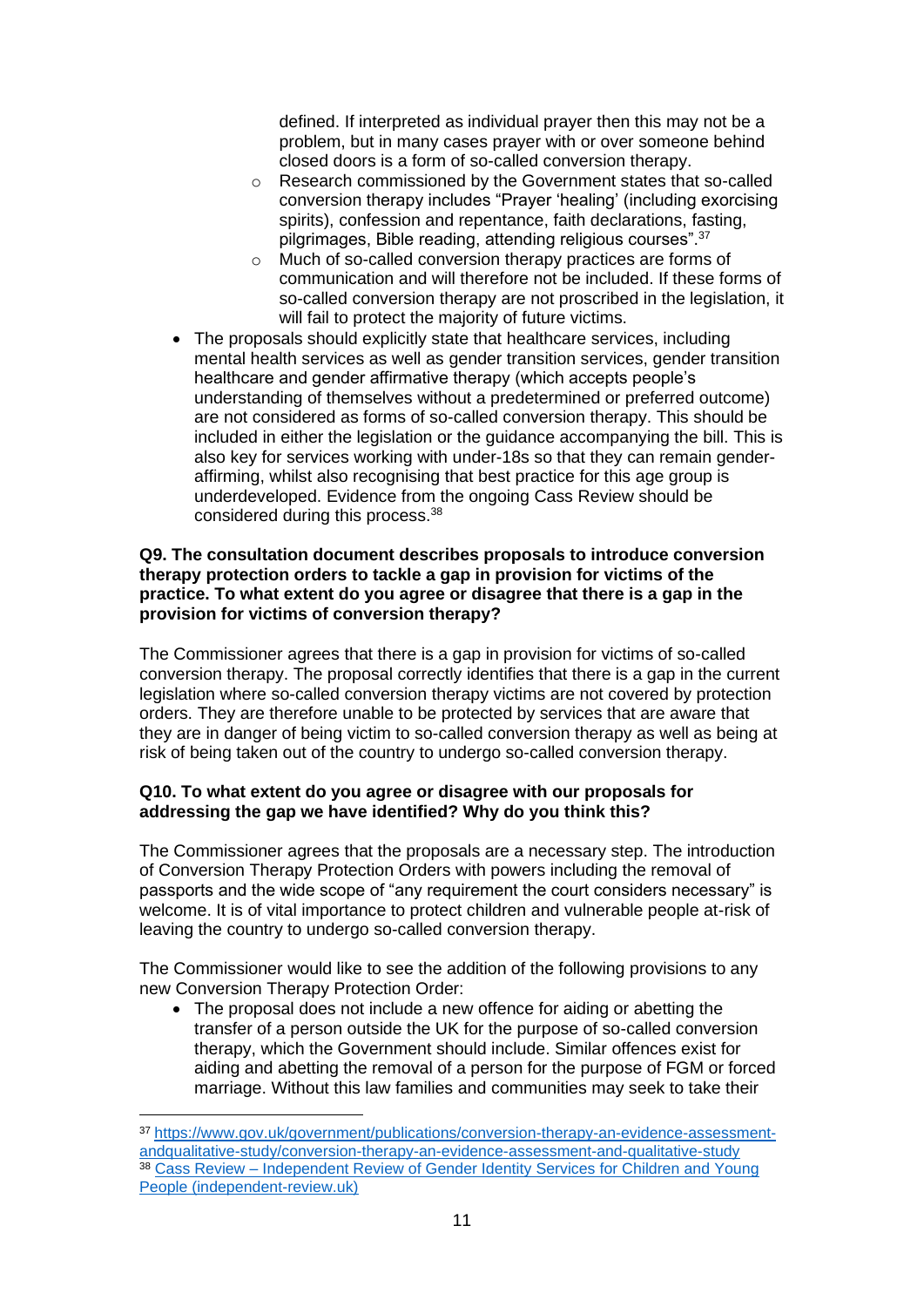LGBT+ children or community members to different countries to undergo socalled conversion therapies that are outlawed in the UK.

- The proposal does not include the provision of positive requirements, only restrictions. While restrictions are likely to be of greatest merit in protecting a victim from immediate risk of so called conversion therapy, we would like to see legislation introduce the possibility of positive requirements, in line with new Domestic Abuse Protection Orders and Stalking Protection Orders.
- The proposal does not clarify the penalty for breach of any new Orders. The Commissioner would recommend breach penalties of any such Order to be in line with current and future Orders, including Stalking Protection Orders and Domestic Abuse Protection Orders.
- The Commissioner would also like to see clear guidance provided to police forces, courts, and victims and survivors about how Domestic Abuse Protection Orders and Conversion Therapy Prevention Orders interact and intersect.

**Q11. Charity trustees are the people who are responsible for governing a charity and directing how it is managed and run. The consultation document describes proposals whereby anyone found guilty of carrying out conversion therapy will have the case against them for being disqualified from serving as a trustee at any charity strengthened. To what extent do you agree or disagree with this approach? Why do you think this?** 

The Commissioner agrees with this approach. This is a good proposal that will help to limit the influence of those who have carried out so-called conversion therapy.

## **Q12. To what extent do you agree or disagree that the following organisations are providing adequate action against people who might already be carrying out conversion therapy? (Police; Crown Prosecution Service; OTHER statutory service)? Why do you think this?**

The Commissioner disagrees that these agencies are providing adequate action against people who might already be carrying out so-called conversion therapy.

- Evidence provided by Galop's frontline services to the Domestic Abuse Commissioner show that generally statutory services do not recognise when someone is being subjected to so-called conversion therapy.<sup>39</sup> Galop report that their response is often absent or inadequate in protecting victims of socalled conversion therapy. This suggests that there is a considerable amount of work to do to upskill statutory agencies in terms of protecting LGBT+ people from so-called conversion therapy.
- This problem is compounded by so-called conversion therapy cases often taking place in environments that otherwise appear to be loving, caring and supportive and do not flag as a cause for concern within existing frameworks.
- Galop has raised examples with the Domestic Abuse Commissioner of statutory services being aware of cases within families but in the absence of training or a clear framework around so-called conversion therapies, fail to recognise the situations where a victim is at significant risk. Cases of socalled conversion therapy, including those with elements of abuse already recognised in law, are in some cases viewed by statutory services as cultural or generational disagreements between homophobic, biphobic or transphobic parents and LGBT+ children. No intervention is taken in the absence of

<sup>&</sup>lt;sup>39</sup> Insight provided directly from Galop to the Domestic Abuse Commissioner.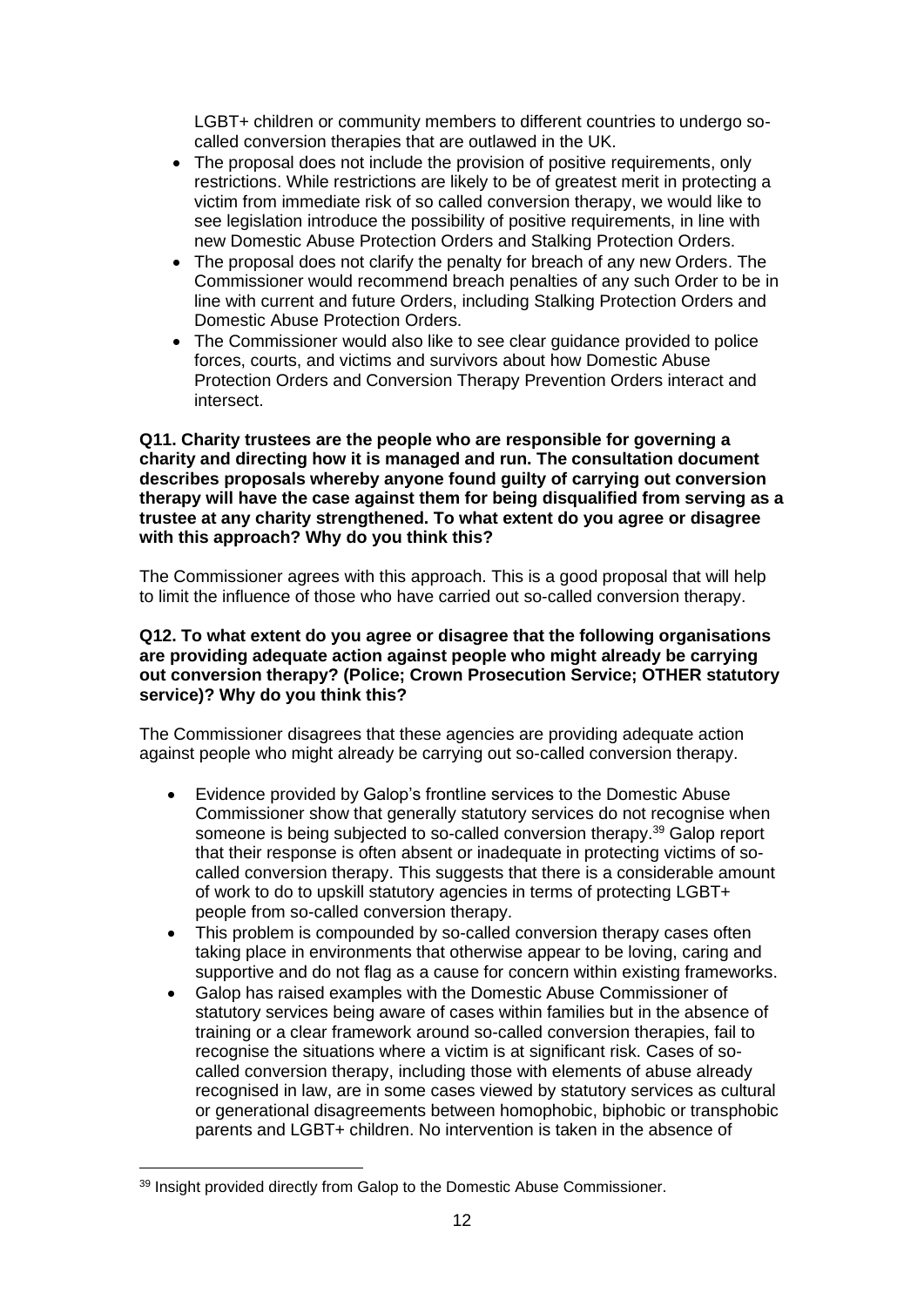frameworks, leaving victims of so-called conversion therapy in ongoing abusive situations.

## **Q13. To what extent do you agree or disagree that the following organisations are providing adequate support for victims of conversion therapy? (Police; Crown Prosecution Service; OTHER statutory service)? Why do you think this?**

The Commissioner disagrees that these agencies are providing adequate support for victims of so-called conversion therapy.

- Evidence provided by Galop's frontline services to the Domestic Abuse Commissioner shows that so-called conversion therapy is a problem that is largely invisible to statutory services, and in cases where statutory services do identify so-called conversion therapy, they most frequently do not know what to do about it.<sup>40</sup> Galop report that their response is often absent or inadequate in protecting victims of so-called conversion therapy. This suggests that there is a considerable amount of work to do to upskill statutory agencies in terms of supporting people experiencing this type of abuse.
- In the absence of statutory frameworks and guidelines the personal belief of each professional often guides their response. In some cases, specialist services have described seeing professionals taking the side of the perpetrators when brought in with the intention of supporting the victim in cases of so-called conversion therapy. Evidence provided by Galop to the Domestic Abuse Commissioner describes examples of the personal beliefs or views of individual support workers resulting in victims being unable to access support.<sup>41</sup>

## **Q14. Do you think that these services can do more to support victims of conversion therapy? If yes, what more do you think they could do?**

Yes, there are a number of measures that the Commissioner believes could be taken by statutory services to support victims of so-called conversion therapy. These include:

- Identification of so-called conversion therapy cases and recognising it as domestic abuse is key to supporting victims and survivors. Frameworks and training to identify it need to exist within a wide range of statutory services and professional training courses beyond those that are known to work with victims and survivors. These should include education, homelessness services, drug and alcohol services, suicide prevention services and health services.
	- o There are likely ways of utilising existing frameworks to deliver on this aim. A way to appropriately risk assess of adults subjected to socalled conversion therapies could be to include it in the Domestic Abuse, Stalking and Harassment and Honour Based Violence Risk Identification and Assessment and Management Model (DASH) which would inform the Multi-agency Risk Assessment Conference (MARAC) process, which exists in every local authority. This in combination with the previously outlined inclusion of so-called conversion therapies within training and guidance to statutory services will help to robustly risk assess each so-called conversion therapy situation.

<sup>40</sup> Insight provided directly from Galop to the Domestic Abuse Commissioner.

<sup>&</sup>lt;sup>41</sup> Insight provided directly from Galop to the Domestic Abuse Commissioner.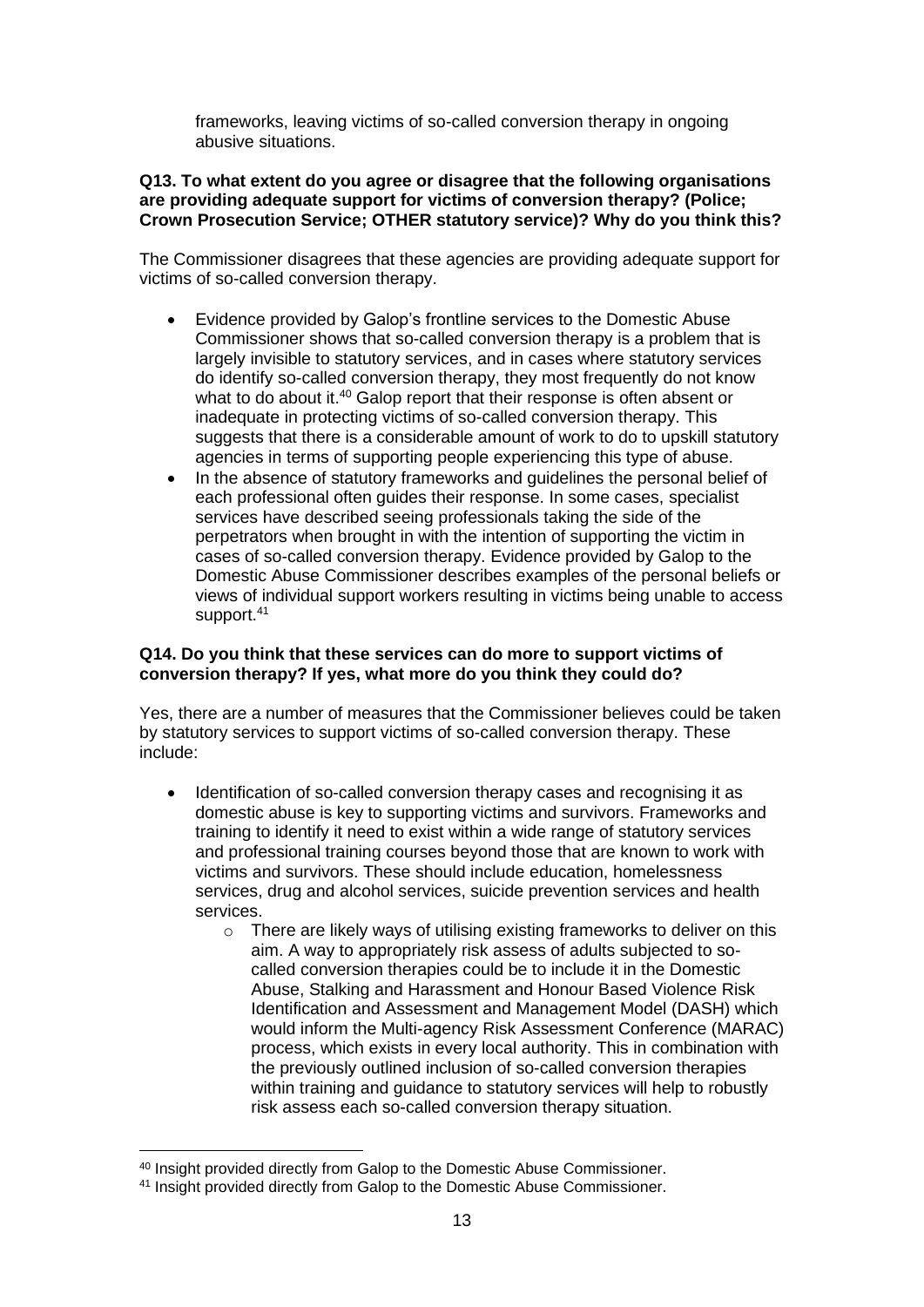- In many instances, family members, spiritual/faith leaders and community members perpetrate so-called conversion therapy within private homes. For a ban to be effective emergency housing must be provided for those at risk of or being subjected to so-called conversion therapy where appropriate. This requires appropriate risk assessment as well as the provision of such housing.
	- o Provision of emergency safe accommodation for victims of so-called conversion therapy should be assessed as priority need for housing, explicitly recognised as a form of domestic abuse, for example, as outlined in the Homelessness Code of Guidance for local authorities (Chapter 21). It is likely that this will increase the burden of emergency housing needed by local authorities and funding should be available for this. This support-based accommodation will need to be available for all LGBT+ people including trans women, GBT men, and those outside the gender binary. This need should be included within local authorities needs assessments and strategies for support-based accommodation as part of their obligations under Part 4 of the Domestic Abuse Act 2021.
- To appropriately protect children and under-18s being subjected to or at risk of so-called conversion therapies, they should be risk assessed under the Children's Act 1989/2004 with powers granted to remove them from abusive home environments when necessary.
- Victims and survivors of conversion therapies may additionally require extra protections to ensure anonymity and confidentiality. There may be risks from a person's family/community if they are 'outed' and/or located and steps must be taken to assess this and protect against it. This could include integrating it into existing risk assessment structures as outlined above. Additionally, lifelong anonymity for victims or those at risk of so-called conversion therapy could be given to survivors if requested, similarly to the anonymity given to victims of forced marriage under part 10 of the Anti-social Behaviour, Crime and Policing Act 2014, as inserted by section 173 of the Policing and Crime Act 2017.
- There are likely to be wider anonymity issues in dealing with so-called conversion therapy cases within GPs and health professionals, schools and voluntary organisations. So-called conversion therapies could be brought into the national framework of safeguarding requirements to protect against this.
- Giving evidence in court may be difficult for so-called conversion therapy survivors and given power imbalances prevalent in so-called conversion therapy cases as well as the traumatic nature of the experiences, and they may feel intimidated by seeing the perpetrator(s). To ease this difficulty all victims of so-called conversion therapy should be eligible for special measures. 42
- Previous research conducted by Galop has shown that LGBT+ victims are very unlikely to report crimes to the police.<sup>43</sup> This is compounded by a context in which domestic abuse is also vastly underreported, with Women's Aid's Survival and Beyond report finding that only 28% of women using communitybased services reported domestic abuse, while 43.7% who use refuges reported to police. <sup>44</sup> Training for statutory services must be domestic abuseinformed and include a focus on LGBT+ identities as part of broader efforts to improve experiences for LGBT+ people within the Criminal Justice System.

<sup>42</sup> https://www.cps.gov.uk/legal-guidance/special-measures

<sup>43</sup> https://galop.org.uk/resource/hate-crime-report-2021

<sup>44</sup> [Survival-and-Beyond-Report-Summary.pdf \(womensaid.org.uk\)](https://www.womensaid.org.uk/wp-content/uploads/2018/03/Survival-and-Beyond-Report-Summary.pdf#:~:text=Survival%20and%20Beyond%3A%20The%20Domestic%20Abuse%20Report%202017is,all%20five%20of%20our%20major%20sources%20of%20data.)